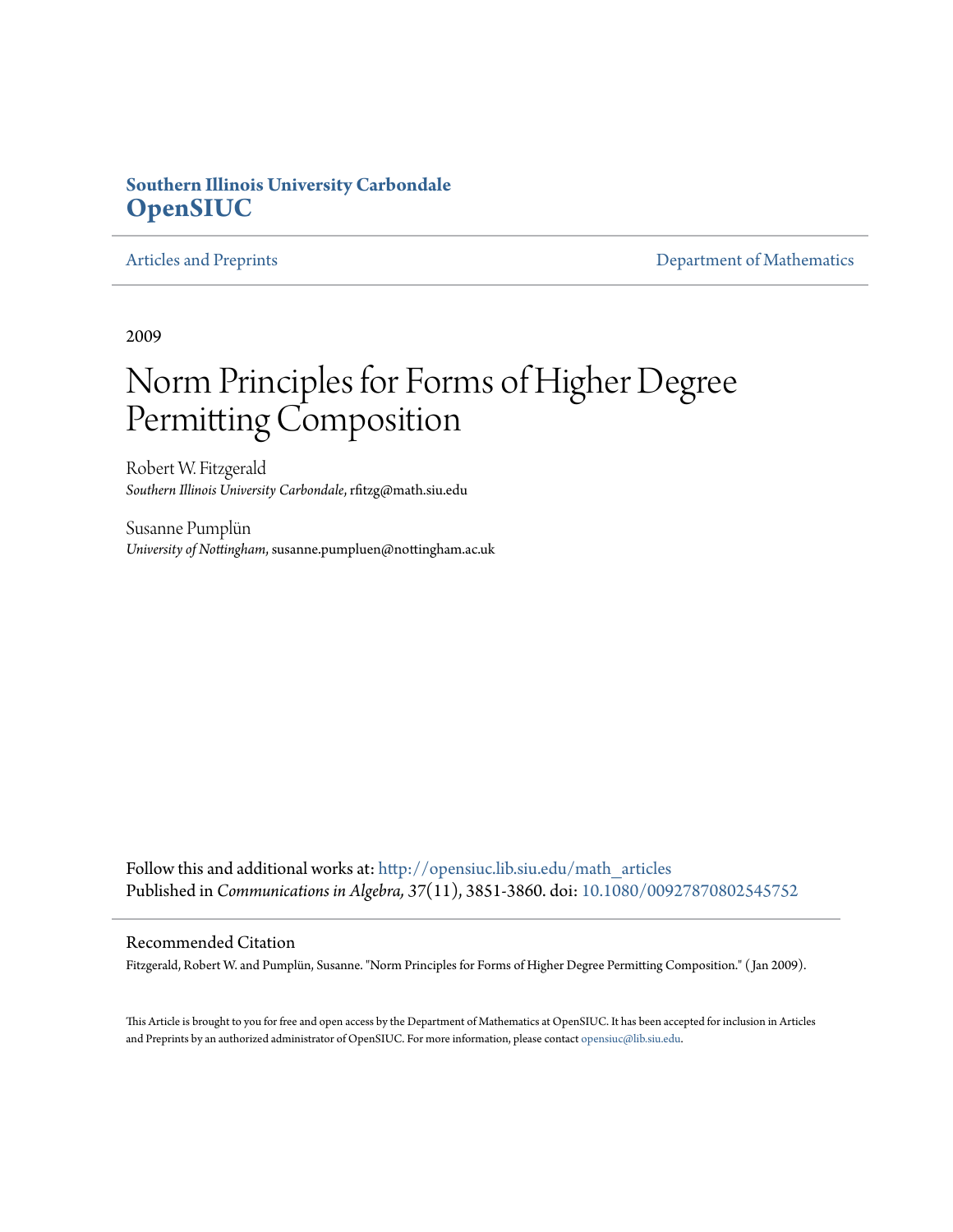## NORM PRINCIPLES FOR FORMS OF HIGHER DEGREE PERMITTING COMPOSITION

R. W. FITZGERALD AND S. PUMPLÜN

ABSTRACT. Let  $F$  be a field of characteristic 0 or greater than  $d$ . Scharlau's norm principle holds for finite field extensions K over F, for certain forms  $\varphi$  of degree d over F which permit composition.

#### **INTRODUCTION**

Let  $d \geq 2$  be an integer and let F be a field of characteristic 0 or  $> d$ . Let  $\varphi: V \to F$  be a form of degree d on an F-vector space V of dimension n (i.e., after suitable identification,  $\varphi$  is a homogeneous polynomial of degree d in n indeterminates). Let  $K/F$  be a finite field extension of degree m. Scharlau's norm principle (SNP) says that if a is a similarity factor of  $\varphi_K$ , then  $N_{K/F}(a)$  is a similarity factor of  $\varphi$ . Knebusch's norm principle (KNP) states that if a is represented by  $\varphi_F$ , then  $N_{K/F}(a)$  is a product of m elements represented by  $\varphi$ , hence lies in the subgroup of  $F^{\times}$  generated by  $D_F(\varphi)$ . Both norm principles were proved for nondegenerate quadratic forms over fields of characteristic not 2 (cf. [Sch, II.8.6] or [L, p. 205, p. 206]). For finite extensions of semi-local regular rings containing a field of characteristic 0, Knebusch's norm principle (for quadratic forms) was proved in [Z] and for finite étale extensions of semi-local Noetherian domains with infinite residue fields of characteristic different from 2 in [O-P-Z]. Barquero and Merkurjev [B1,2], [B-M] generalized the norm principle to algebraic groups.

We prove Scharlau's norm principle for certain nondegenerate forms  $\varphi$  of degree  $d \geq 3$  which permit composition. Scharlau's and Knebusch's norm principle "coincide" for these forms, since they permit composition in the sense of Schafer [S] and thus satisfy  $D_K(\varphi) = G_K(\varphi)$  for all field extensions  $K/F$ . We explicitly compute the norms of some similarity factors, if  $\varphi$  is the norm of an étale algebra over F or of a central simple algebra.

<sup>2000</sup> Mathematics Subject Classification. Primary: 11E76; Secondary: 11E04, 12E05.

Key words and phrases. Forms of higher degree, homogeneous polynomials, Scharlau's norm principle, Knebusch's norm principle.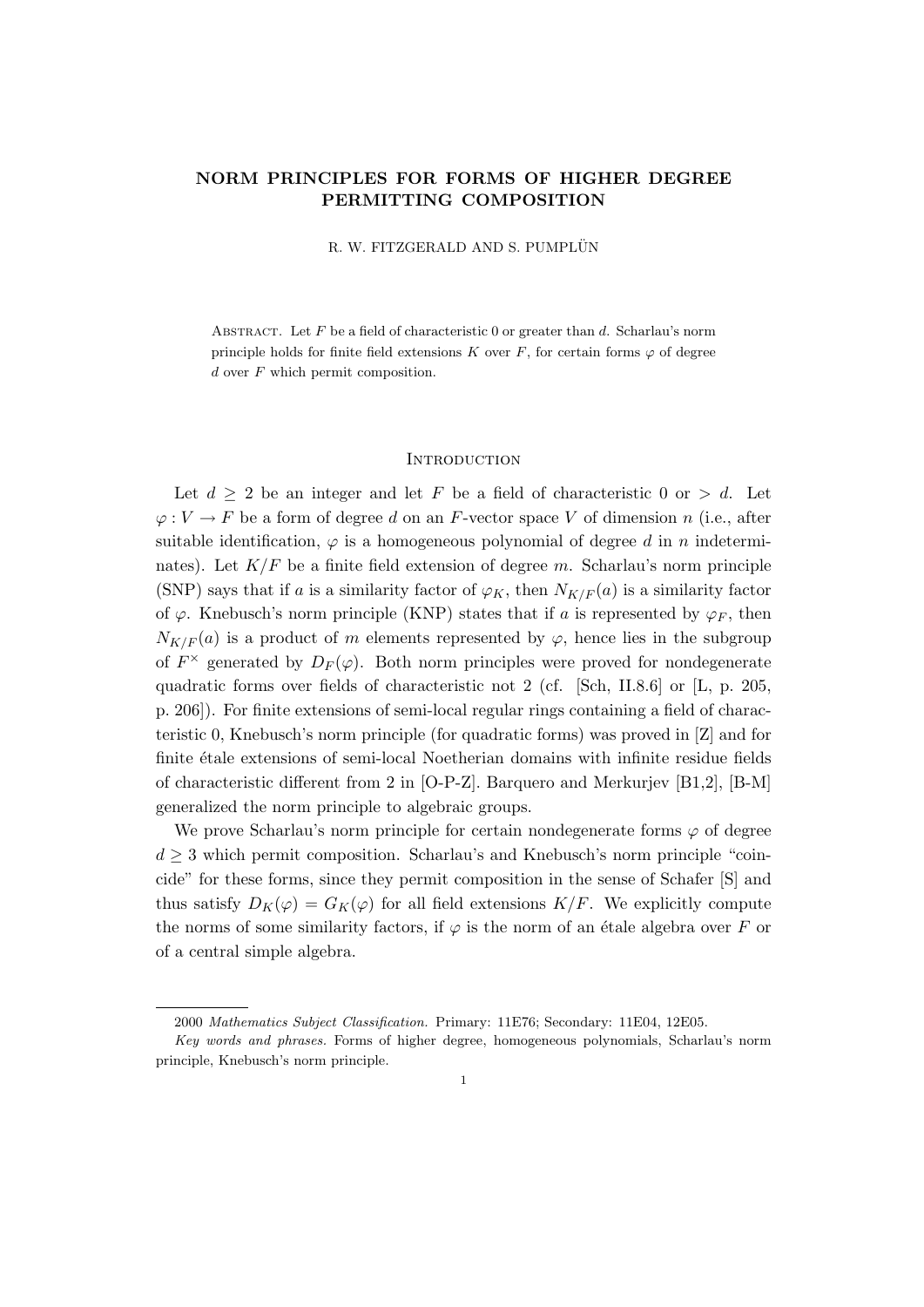#### 1. Preliminaries

A form of degree d over F is a map  $\varphi: V \to F$  on a finite-dimensional vector space V over F such that  $\varphi(av) = a^d\varphi(v)$  for all  $a \in F$ ,  $v \in V$  and such that the map  $\theta: V \times \cdots \times V \rightarrow F$  (*d*-copies) defined by

$$
\theta(v_1, \dots, v_d) = \frac{1}{d!} \sum_{1 \le i_1 < \dots < i_l \le d} (-1)^{d-l} \varphi(v_{i_1} + \dots + v_{i_l})
$$

(with  $1 \leq l \leq d$ ) is F-multilinear and invariant under all permutations of its variables. The dimension of  $\varphi$  is defined as dim  $\varphi = \dim V$ .  $\varphi$  is called nondegenerate, if  $v = 0$  is the only vector such that  $\theta(v, v_2, \dots, v_d) = 0$  for all  $v_i \in V$ . We will only study nondegenerate forms. Forms of degree  $d$  on  $V$  are in obvious one-one correspondence with homogeneous polynomials of degree d in  $n = \dim V$  variables. If  $\varphi$ is represented by  $a_1x_1^d + \ldots + a_mx_m^d$   $(a_i \in F^\times)$ , we use the notation  $\varphi = \langle a_1, \ldots, a_n \rangle$ and call  $\varphi$  diagonal.

Two forms  $(V_i, \varphi_i)$  of degree d,  $i = 1, 2$ , are called *isomorphic* (written  $(V_1, \varphi_1) \cong$  $(V_2, \varphi_2)$  or just  $\varphi_1 \cong \varphi_2$ ) if there exists a bijective linear map  $f : V_1 \to V_2$  such that  $\varphi_2(f(v)) = \varphi_1(v)$  for all  $v \in V_1$ .

Let  $(V, \varphi)$  be a form over F of degree d in n variables over F. An element  $a \in F$ is represented by  $\varphi$  if there is an  $v \in V$  such that  $\varphi(v) = a$ . An element  $a \in F^{\times}$  such that  $\varphi \cong a\varphi$  is called a *similarity factor* of  $\varphi$ . Write  $D_F(\varphi) = \{a \in F^\times \mid \varphi(x) =$ a for some  $x \in V$  for the set of non-zero elements represented by  $\varphi$  over F and  $G_F(\varphi) = \{a \in F^\times \mid \varphi \cong a\varphi\}$  for the group of similarity factors of  $\varphi$  over F. The subscript F is omitted if it is clear from the context that  $\varphi$  is a form over the base field F.  $\varphi$  is called *round* if  $D(\varphi) \subset G(\varphi)$ .

A nondegenerate form  $\varphi(x_1,\ldots,x_n)$  of degree d in n variables permits composition if  $\varphi(x)\varphi(y) = \varphi(z)$  where x, y are systems of n indeterminates and where each z<sub>l</sub> is a bilinear form in x, y with coefficients in F. In this case the vector space  $V = F<sup>n</sup>$ admits a bilinear map  $V \times V \rightarrow V$  which can be viewed as the multiplicative structure of a nonassociative F-algebra and  $\varphi(vw) = \varphi(v)\varphi(w)$  holds for all  $v, w \in V$ . Note that the form  $\varphi$  here is nondegenerate if and only if the underlying (automatically alternative) F-algebra is separable (Schafer [S]). For instance, every norm of a central simple algebra or of a separable finite field extension over  $F$  is nondegenerate and permits composition.

**Remark 1.** (i) There are two types of forms  $\varphi$  of degree d over F for which SNP trivially holds:

(a) if  $G_F(\varphi) = F^{\times};$ 

(b) if  $G_K(\varphi) = K^{\times d}$  for every field extension K over F.

(ii) Let  $\varphi$  be a diagonal form over F of degree  $d \geq 3$ . If  $\dim \varphi = 1$  or  $\dim \varphi \in$  ${sd+1, sd-1}$  for some integer  $s \geq 1$ , then  $G_K(\varphi) = K^{\times d}$  for every finite field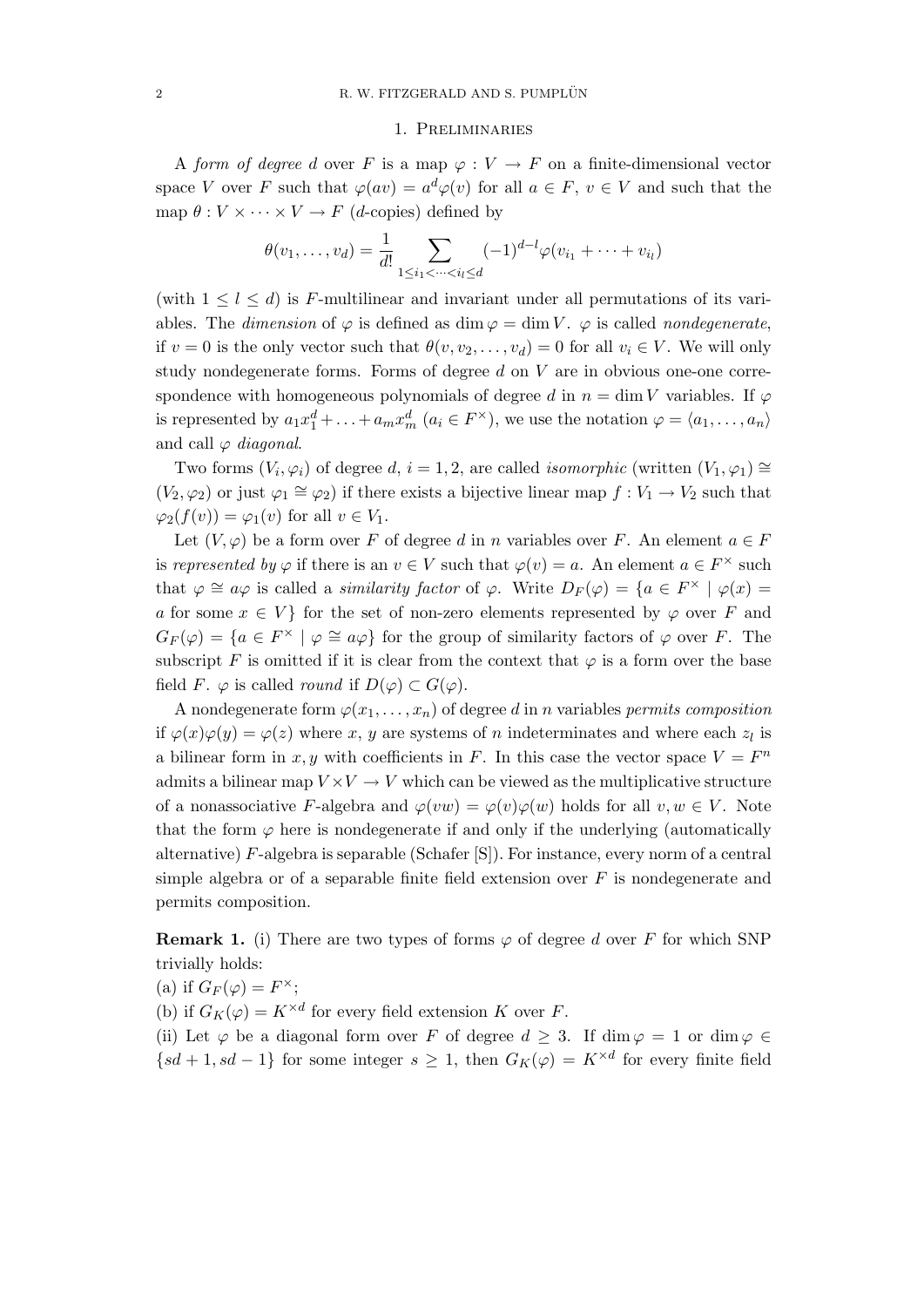extension K over F [Pu1, Proposition 1 (i)]. Hence  $\varphi$  trivially satisfies SNP for all field extensions K over F by (i). Moreover, every form  $\langle a, a, \ldots, a \rangle$  of degree  $d \geq 3$ satisfies  $G_K(\varphi) = K^{\times d}$  for all field extensions K over F [Pu1, Lemma 9 (ii)], hence SNP.

(iii) If  $\varphi$  is the determinant of the d-by-d matrices over F, then  $G_K(\varphi) = K^{\times}$  for all field extensions  $K$  over  $F$ , hence SNP holds for all field extensions of  $F$  by (i).

(iv) The cubic norm  $\varphi$  of a reduced Freudenthal algebra  $J = H_3(C, \Gamma)$ , C a composition algebra over  $F$  or 0 [KMRT, p. 516], trivially satisfies SNP for all field extensions K of F, because  $D_K(\varphi) = G_K(\varphi) = K^{\times}$ .

(v) Suppose the base field F has characteristic 0 or greater than  $d+1$ . Let  $\varphi_0: V \to$ F be a form of degree d, then the form  $\varphi(a + u) = a\varphi_0(u)$ ,  $a \in F$ ,  $u \in V$  of degree  $d+1$  satisfies  $G_K(\varphi) = D_K(\varphi) = K^\times$  for all field extensions K over F, hence SNP.

**Remark 2.** (i) Let  $\varphi$  be a form of degree d over F. Let  $K/F$  be a finite field extension. Suppose we have  $a\varphi_K \cong \varphi_K$  for some  $a \in K^{\times}$ .

(a) If  $[K : F(a)] = dm$  then a straightforward calculation shows that  $N_{K/F}(a) \in$  $F^{\times d} \subset G(\varphi).$ 

(b) If  $a \in F$  then trivially  $N_{K/F}(a) \in F^{\times d} \subset G(\varphi)$ .

(ii) Let  $\varphi$  be a form of prime degree p over F. Then SNP holds for  $\varphi$  for all field extensions of degree  $p^r$  for some integer  $r > 0$  by (a).

#### 2. Forms satisfying Scharlau's norm principle

2.1. Norms of étale algebras. Let R be a unital commutative ring. Suppose that A is a finitely generated unital commutative associative R-algebra which is free as an R-module. For  $a \in A$  we define the norm  $N_{A/R}(a)$  to be the determinant of the regular representation  $x \to ax$ . If B is a finitely generated unital commutative associative A-algebra which is free as an A-module, then  $B$  is a finitely generated commutative R-algebra which is free as an R-module and

$$
N_{B/R} = N_{A/R} \circ N_{B/A}.
$$

This transitivity of norms follows from the general transitivity of determinants, see for instance [J, p. 406] or [Bou, p. 548].

In this subsection, let  $F$  be a field of arbitrary characteristic (that is, we drop our standing assumptions on  $char(F)$ ).

**Theorem 1.** Let L be an étale algebra over F and its norm  $\varphi = N_{L/F}$  of degree d. Suppose that K/F is a finite field extension. If  $e \in K^{\times}$  is represented by  $\varphi_K$ , then  $N_{K/F}(e)$  is represented by  $\varphi$  and thus

$$
N_{K/F}(G_K(\varphi_K)) \subset G_F(\varphi).
$$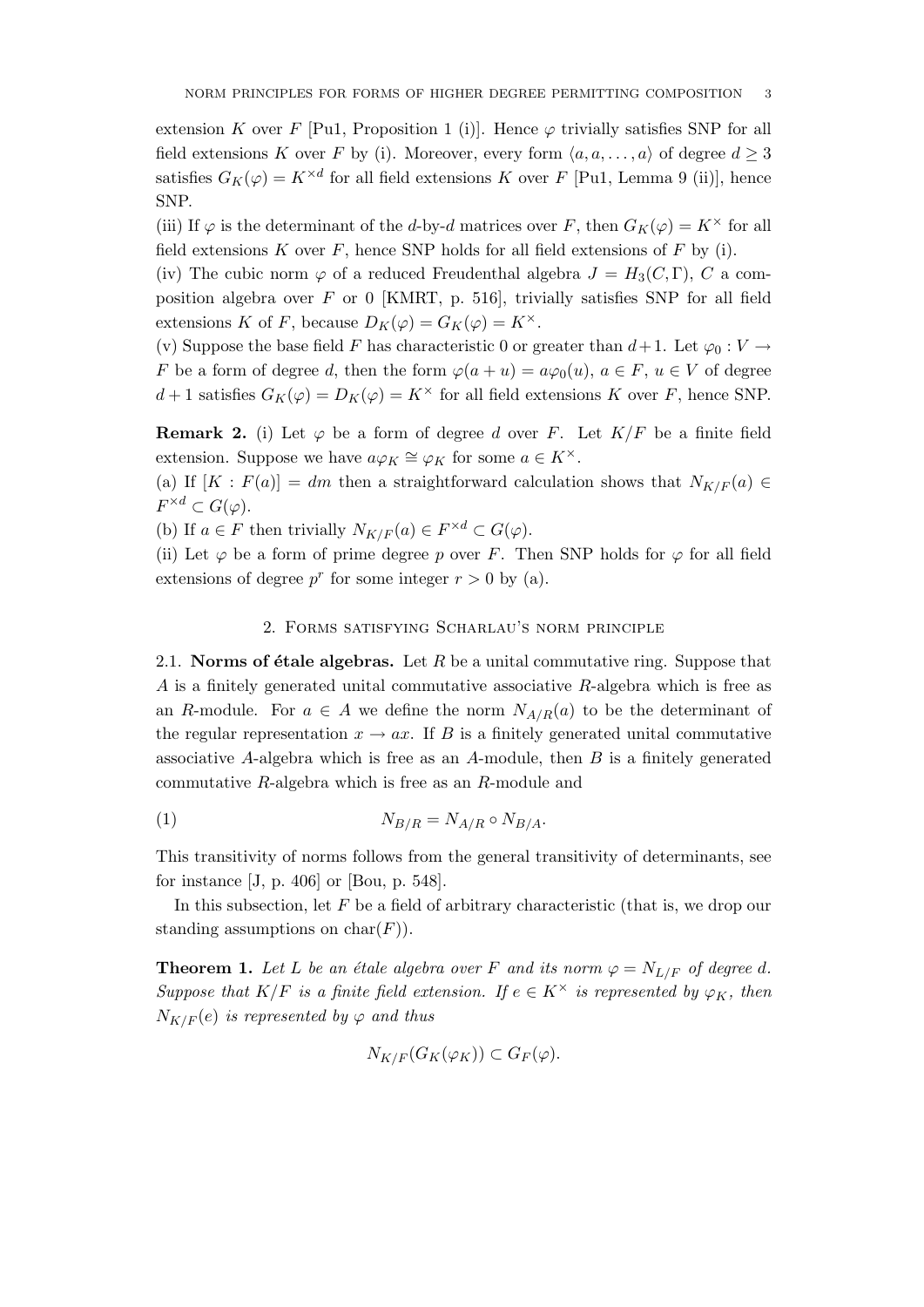*Proof.* Since L is an étale algebra over  $F$ , there are finite separable field extensions  $K_1, \ldots, K_r$  of F such that

$$
L \cong K_1 \times \cdots \times K_r.
$$

For all field extensions  $K/F$ ,  $D_K(\varphi_K) = G_K(\varphi_K)$  [Pu2, Proposition 6]. Set  $L_K =$  $K \otimes_F L$ , and note that  $\varphi_K = N_{L_K/K}$  [Bou, p. 544]. Let  $u_1, \ldots, u_d$  be an F-basis of L. If  $e\varphi_K \cong \varphi_K$ , then  $e = \varphi_K(z_1, z_2, \ldots, z_d)$  with  $z_i \in K$  and using equation (1) we obtain

$$
N_{K/F}(\varphi_K(z_1, z_2, \dots, z_d)) =
$$
  
\n
$$
N_{K/F}(N_{L_K/K}(z_1 \otimes u_1 + z_2 \otimes u_2 + \dots + z_d \otimes u_d))) =
$$
  
\n
$$
N_{L/F}(N_{L_K/L}(z_1 \otimes u_1 + z_2 \otimes u_2 + \dots + z_d \otimes u_d)) =
$$
  
\n
$$
N_{L/F}(a_1u_1 + a_2u_2 + \dots + a_du_d) =
$$
  
\n
$$
\varphi(a_1, a_2, \dots, a_d) \in G_F(\varphi)
$$

for suitable  $a_i \in F$ .

This simple trick which even gives an explicit identity for  $N_{K/F}(e)$  in terms of the  $a_i$ 's, was used in [F] to compute norms for the quadratic form  $\langle 1, 1 \rangle$ .

**Corollary 1.** Let  $\widetilde{F} = F(\alpha)$  be a field extension of F of degree d and  $\varphi = N_{\widetilde{F}/F}$ . Suppose that  $K/F$  is a finite field extension. If  $e \in K^{\times}$  is represented by  $\varphi_K$ , then  $N_{K/F}(e)$  is represented by  $\varphi$  and thus

$$
N_{K/F}(G_K(\varphi_K)) \subset G_F(\varphi).
$$

2.2. Norms of central simple algebras. We now turn to the (reduced) norm forms of central simple algebras over F. Let  $\varphi = N_{A/F}$  be the norm of a central simple algebra  $A$  of degree  $d$  over  $F$ . Then SNP holds for all finite separable field extension [B-M, 3.1]. For the split central simple algebra  $A \cong \text{Mat}_{d}(F)$ ,  $\varphi$  trivially satisfies SNP for all field extensions of  $F$  by Remark 1 (iii).

If A is a division algebra then SNP holds for all finite field extensions:

Let  $K/F$  be a finite field extension of degree n. For  $\alpha \in F$ ,  $\rho_{\alpha}: K \to K$ ,  $\rho_{\alpha}(x) = \alpha x$  is left multiplication with  $\alpha$ . Fix a basis  $B = \{w_1, w_2, \ldots, w_n\}$  of K/F. Let  $\rho(\alpha)$  be the matrix representation of  $\rho_\alpha$  with respect to B. The map  $\rho: K \to M_n(F)$  is an injective ring homomorphism and the norm is given by  $N_{K/F}(\alpha) = \det \rho(\alpha).$ 

Let A be a central simple algebra over F. Pick  $\Delta = \sum_{i=1}^{n} \alpha_i w_i$ , where  $\alpha_i \in A$  and so  $\Delta \in \bar{A} = A \otimes K$ . Again,  $\rho_{\Delta} : \bar{A} \to \bar{A}$  is left multiplication and  $\rho(\Delta)$  is the matrix, with entries in A, of  $\rho_{\Delta}$  with respect to B. For the proof of the next theorem we need the following observation:

Lemma 1.  $\rho(\Delta) = \sum_{i=1}^n \alpha_i \rho(w_i)$ .

*Proof.* Let  $a \in \overline{A}$ . Then  $\rho_{\Delta}(a) = \sum \alpha_i w_i a = \sum \alpha_i \rho_{w_i}(a)$ . Hence  $\rho_{\Delta} = \sum \alpha_i \rho_{w_i}$  and for matrices  $\rho(\Delta) = \sum \alpha_i \rho(w_i)$ .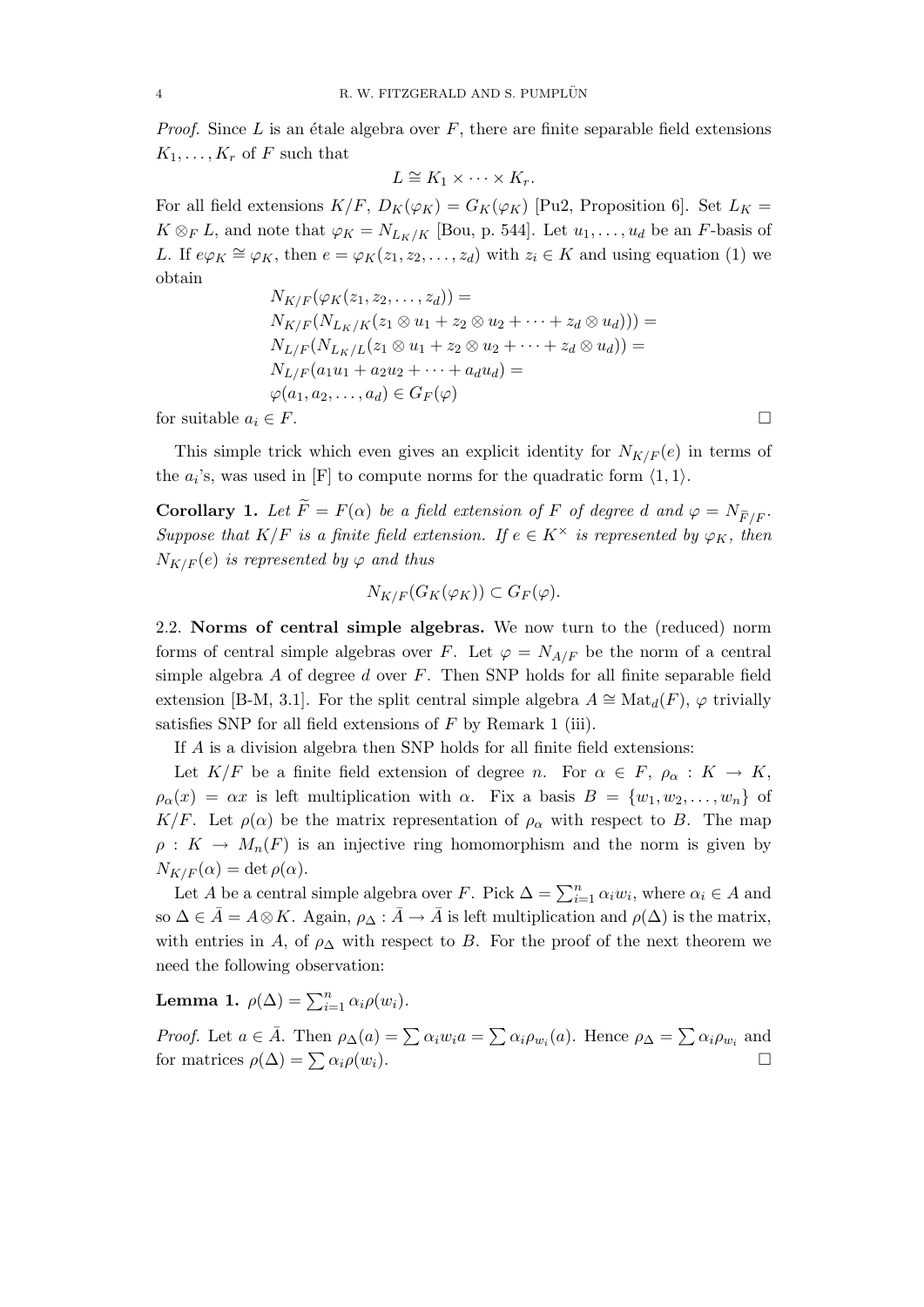Let A be a central simple division algebra over F with basis  $\epsilon_1, \ldots, \epsilon_m$ . Let  $A^{\times}$  be the invertible elements in A and  $C(A^{\times}) = [A^{\times}, A^{\times}]$  be the commutator subgroup. Put  $\bar{A} = A \otimes_F K$ . Let det :  $GL_n A \to A^{\times}/C(A^{\times})$  be the Dieudonné determinant. There is a polynomial  $G \in F[x_1, \ldots, x_m]$  such that for any extension  $L/F$  the norm from  $A \otimes L \to L$  is given by

$$
N(\sum_{i=1}^m l_i \epsilon_i) = G(l_1, \ldots, l_m).
$$

We write

$$
G(*l_k*)
$$
 for  $G(l_1,\ldots,l_k,\ldots,l_m)$ .

**Theorem 2.** Let A be a central simple division algebra over F. Let  $K/F$  be a finite extension (which need not be separable). Then

$$
N_{K/F}(N_{\bar{A}/K}(\Delta)) = N_{A/F}(\det \rho(\Delta)).
$$

*Proof.* The matrices  $\rho(w_1), \rho(w_2), \ldots, \rho(w_n)$  commute and so have a common eigenvector. A simple induction argument shows that there is a matrix  $P$ , over the algebraic closure  $\bar{F}$ , such that each  $P^{-1}\rho(w_i)P$  is upper triangular. Let the diagonal entries of  $P^{-1}\rho(w_i)P$  be denoted by  $d_{ij}$ ,  $1 \leq j \leq n$ .

We compute both sides starting with the right-hand side: By Lemma 1,

$$
P^{-1}\rho(\Delta)P = \begin{pmatrix} \sum_i \alpha_i d_{i1} & & & \\ & \sum_i \alpha_i d_{i2} & & \\ 0 & & \ddots & \\ & & & \sum_i \alpha_i d_{in} \end{pmatrix}.
$$

Now Dieudonné's determinant [P, p. 308] satisfies  $\det(P^{-1}MP) = \det M$  and the determinant of an upper triangular matrix is the product of the diagonal elements (in [A, p. 163], the first is consequence h), the second follows from [A, Theorem 4.4]). Hence

$$
\det \rho(\Delta) = \prod_{j=1}^n \left( \sum_{i=1}^n \alpha_i d_{ij} \right).
$$

Write  $\alpha_i = \sum_{k=1}^m a_{ik} \epsilon_k$  where  $a_{ik} \in F$ . For the right-hand side we know that

$$
\det \rho(\Delta) = \prod_{j=1}^{n} \sum_{k=1}^{m} \left( \sum_{i=1}^{n} a_{ik} d_{ij} \right) \epsilon_k,
$$
  

$$
N_{A/F}(\det \rho(\Delta)) = \prod_{j=1}^{n} G(\ast \sum_{i=1}^{n} a_{ik} d_{ij} \ast).
$$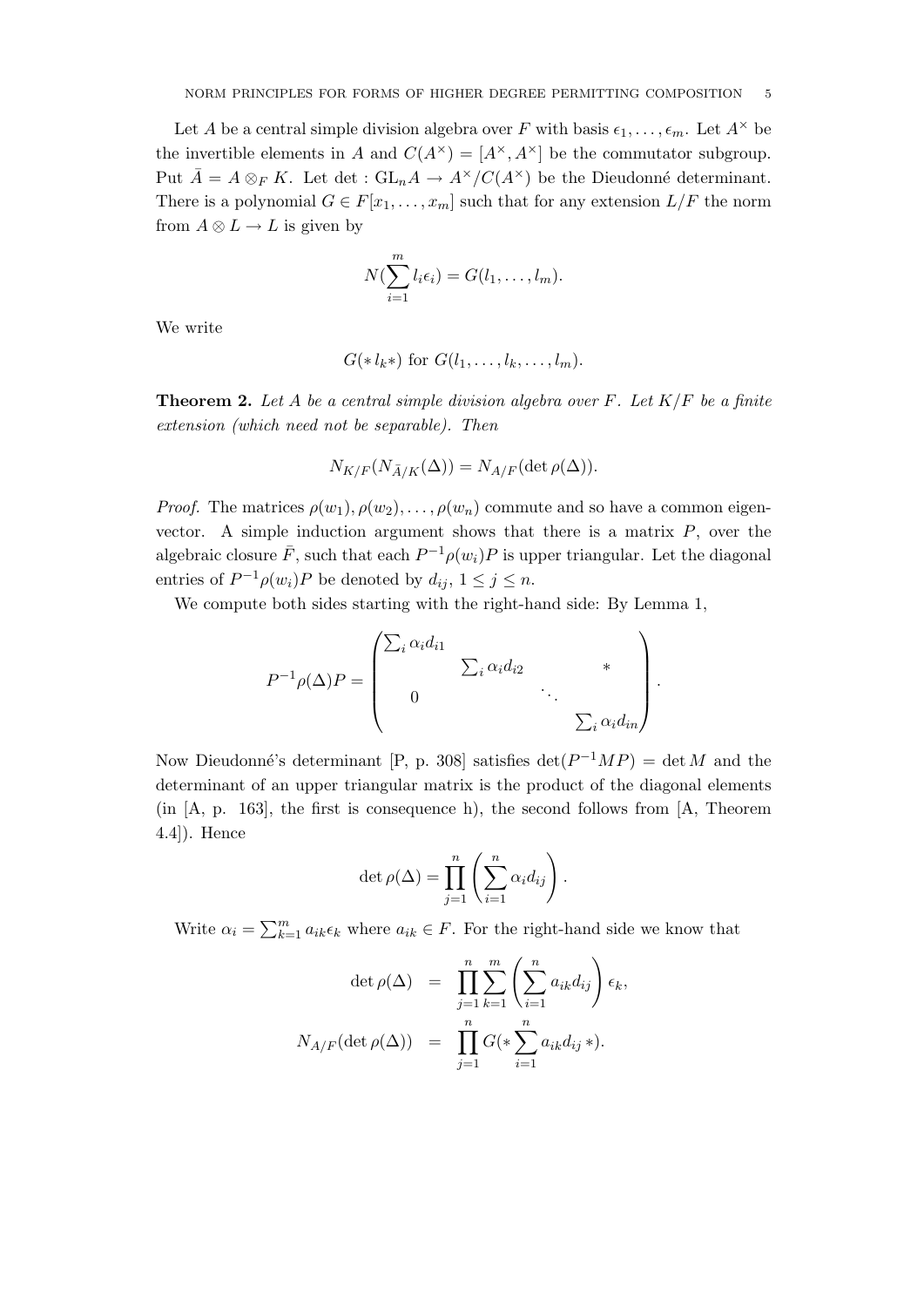For the left-hand side we have

$$
\Delta = \sum_{k=1}^{m} \left( \sum_{i=1}^{n} a_{ik} w_i \right) \epsilon_k,
$$
  

$$
N_{\bar{A}/K}(\Delta) = G(*) \sum_{i=1}^{n} a_{ik} w_i *).
$$

As  $\rho$  is a ring homomorphism,  $\rho(G(*u_k*)) = G(*\rho(u_k)*)$ . Thus

$$
N_{K/F}(N_{\bar{A}/K}(\Delta)) = \det G(* \sum_{i=1}^{n} a_{ik}\rho(w_i) *).
$$

Conjugation by  $P$  is also a ring homomorphism, so

$$
N_{K/F}(N_{\bar{A}/K}(\Delta)) = \det G(\ast \sum_{i=1}^{n} a_{ik} P^{-1} \rho(w_i) P \ast).
$$
  
We conclude that  $G(\ast \sum_{i=1}^{n} a_{ik} P^{-1} \rho(\beta)^i P \ast) =$   

$$
G \left( \ast \begin{pmatrix} \sum_{i} a_{ik} d_{i1} & & & \\ & \sum_{i} a_{ik} d_{i2} & & \\ 0 & & \ddots & \\ & & & \sum_{i} a_{ik} d_{in} \end{pmatrix} \ast \right) =
$$
  

$$
G(\ast \sum_{i} a_{ik} d_{i1} \ast)
$$
  

$$
G(\ast \sum_{i} a_{ik} d_{i2} \ast) \ast
$$
  

$$
G(\ast \sum_{i} a_{ik} d_{in} \ast)
$$

Hence

$$
N_{K/F}(N_{\bar{A}/K}(\Delta)) = \prod_{j=1}^{n} G(\ast \sum_{i=1}^{n} a_{ik} d_{ij} \ast),
$$

the same as the right-hand side, proving the identity.  $\Box$ 

**Theorem 3.** Let  $\varphi$  be the norm of a central simple division algebra A over F. Then SNP holds for all finite field extensions of F.

Proof. The proof is analogous to the one given in [F, Lemma 2.1] for the norms of a quaternion division algebra: Let  $\epsilon_1, \ldots, \epsilon_m$  be a basis for A as a F-vector space (where  $m = d^2$  if d is the degree of A). For  $z_i \in K$  and  $z = \epsilon_1 z_1 + \epsilon_2 z_2 + \cdots + \epsilon_m z_m$ , we have

$$
N_{K/F}(\varphi_K(z)) =
$$
  
\n
$$
N_{K/F}(N_{\overline{A}/K}(z)) =
$$
  
\n
$$
N_{A/F}(\det(\rho(z))) =
$$
  
\n
$$
N_{A/F}(\epsilon_1 a_1 + \epsilon_2 a_2 + \dots + \epsilon_m a_m)
$$

for suitable  $a_i \in F$ . (The second equality holds by Theorem 2.)

.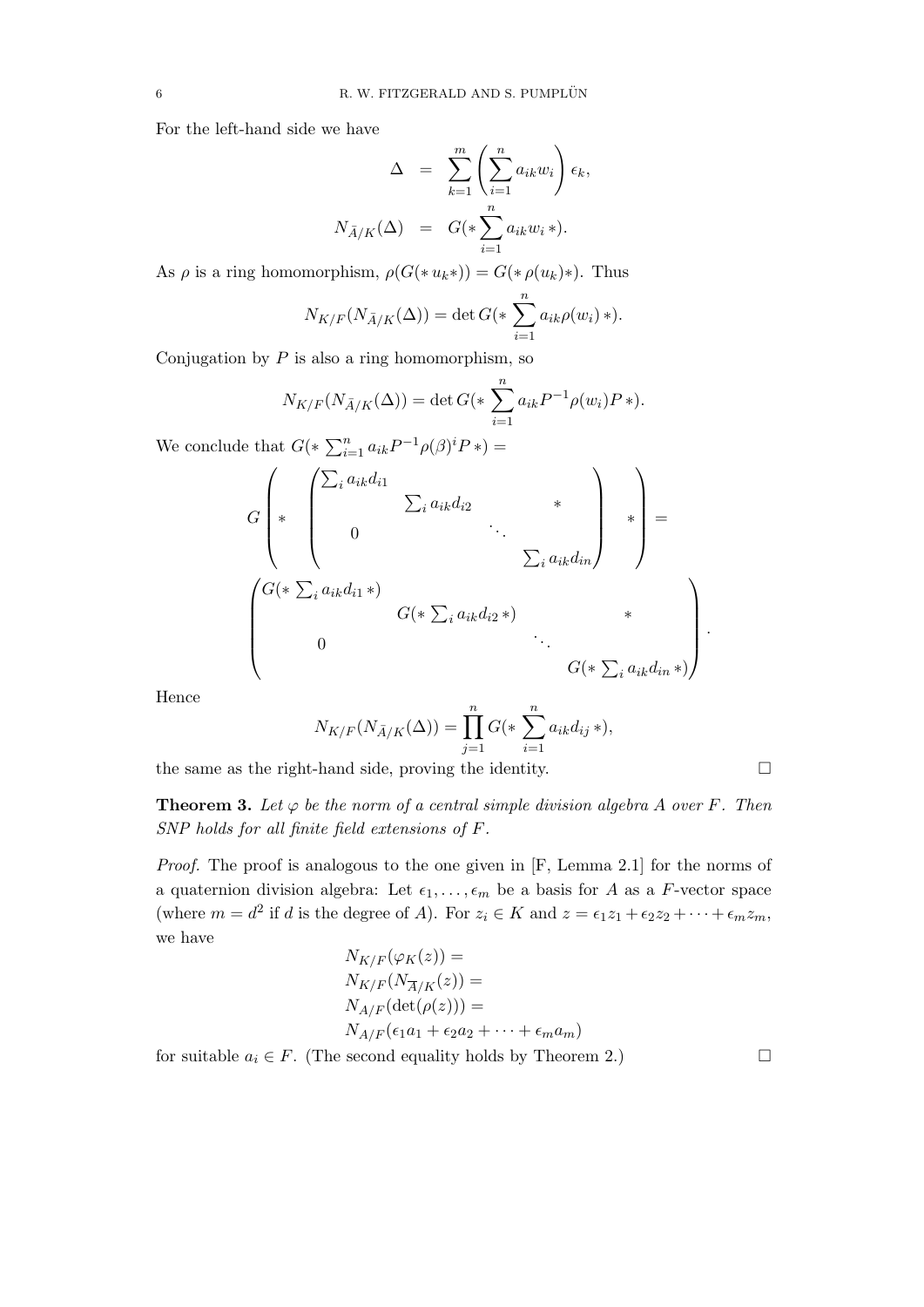**Corollary 2.** Let  $\varphi$  be the norm of a central simple algebra A over F of prime degree. Then SNP holds for all finite field extensions of F.

**Remark 3.** Let  $K = F(\sqrt{c})$  be a quadratic field extension and A a division algebra over F of degree d. Let  $z_i = u_i + v_i \sqrt{c} \in K$  and  $z = z_1 \epsilon_1 + z_2 \epsilon_2 + \cdots + z_d z_d \epsilon_d$ , then  $z = x + y\sqrt{c}$  with  $x = u_1\epsilon_1 + u_2\epsilon_2 + \cdots + u_d\epsilon_d\epsilon_d$  and  $y = v_1\epsilon_1 + v_2\epsilon_2 + \cdots + v_d\epsilon_d$ . We obtain, more explicitly than above (similar as in  $[F, 2.2]$ ):

$$
N_{K/F}(\varphi_K(z)) = N_{A/F}(\det(\rho(z))) = N_{A/F}(y(xy^{-1}x - cy)) \in D_F(N_{A/F}).
$$

In particular, if A has degree 3, then we can also write

$$
N_{K/F}(\varphi_K(z)) = \frac{1}{N_{A/F}(y)} N_{A/F}(xy^{\sharp}x - cN_{A/F}(y)y)
$$

with  $x^{\sharp} = x^2 - T_{A/F}(x)x + S_{A/F}(x)1_A$  [KMRT, p. 470].

### 2.3. Some construction methods.

**Remark 4.** Suppose there are  $f, g \in F[X_1, \ldots, X_n]$  such that  $f(X_1, \ldots, X_n)^m =$  $g(X_1, \ldots, X_n)^m$ . Then, by unique factorization in  $F[X_1, \ldots, X_n]$ , there is an mth root of unity  $\mu$  in F such that  $f(X_1, \ldots, X_n) = \mu g(X_1, \ldots, X_n)$ .

**Lemma 2.** Let  $\varphi_1 \in F[X_1, \ldots, X_n]$  be a form of degree  $d_1$  which satisfies SNP for all finite field extensions. Put  $\varphi(X) = \varphi_1(X)^m$  for some integer  $m \geq 2$ . Then  $\varphi$ satisfies SNP for all finite field extensions.

*Proof.* Let  $a\varphi_K \cong \varphi_K$  for some finite field extension  $K/F$ . Then there is an invertible  $n \times n$  matrix M over F such that  $a\varphi_{1,K}(X)^m = \varphi_{1,K}(MX)^m$ . Let x be an anisotropic vector, then  $a = (\varphi_{1,K}(Mx)/\varphi_{1,K}(x))^m$  is an mth power in K, hence write  $a = b^m$ for some  $b \in K^{\times}$ . From  $b^m \varphi_{1,K}^m \cong \varphi_{1,K}^m$  we conclude that  $\mu b \varphi_{1,K} \cong \varphi_{1,K}$  for some mth root of unity  $\mu$  in K (Remark 4). As  $\varphi_1$  satisfies SNP,  $N_{K/F}(\mu b) \in G_F(\varphi_1)$ . Thus  $N_{K/F}(\mu b)^m = N_{K/F}(a) \in G_F(\varphi).$ 

**Lemma 3.** (i) Let  $\varphi_i : V_i \to F$  be two forms over F of degree  $d_i$  which satisfy SNF for all finite field extensions  $K/F$ . Put  $\varphi: V_1 \oplus V_2 \to k$ ,  $\varphi(u) = \varphi_1(u_1)\varphi_2(u_2)$  for  $u = u_1 + u_2, u_i \in V_i$ . If  $D_K(\varphi_i) = G_K(\varphi_i)$  for all finite field extensions  $K/F$ , then  $\varphi$  satisfies SNP for all finite field extensions.

(ii) Let  $F'/F$  be a finite separable field extension and  $\varphi_0: V \to F'$  be a form over F'. Let  $\varphi = N_{F'/F}(\varphi_0)$ . Suppose that  $(\varphi_0)_{L'}$  is a round form for all finite field extensions L' of F' and that SNP holds for  $\varphi_0$  for all finite field extensions L' of F'. Then  $\varphi = N_{F'/F}(\varphi_0)$  satisfies SNP for all finite field extensions K of F which are linearly disjoint with  $F'$  over  $F$ .

*Proof.* (i) By [Pu1],  $\varphi_K$  is a round form. Let  $a\varphi_K \cong \varphi_K$ . Then  $a = \varphi_{1,K}(w_1)\varphi_{2,K}(w_2)$ and by assumption,  $N_{K/F}(\varphi_{i,K}(w_i)) \in G_F(\varphi_i)$  for  $i = 1, 2$ . This immediately yields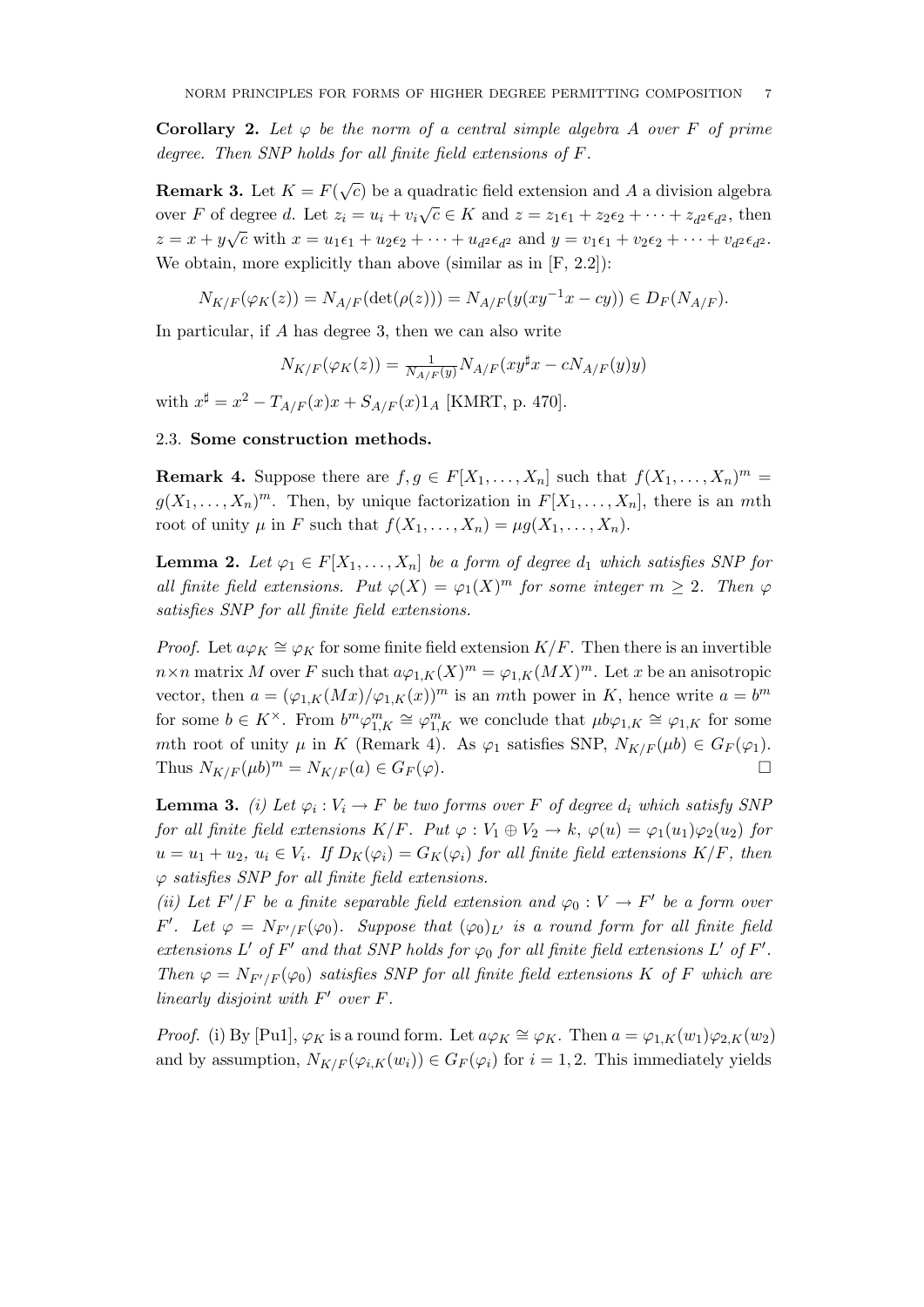$N_{K/F}(\varphi_1(w_1))N_{K/F}(\varphi_2(w_2)) = N_{K/F}(\varphi_1(w_1)\varphi_2(w_2)) = N_{K/F}(a) \in G_F(\varphi).$ (ii) Let K be a finite field extension of F which is linearly disjoint with  $F'$  over F. Then

$$
\varphi_K = N_{K'/K}((\varphi_0)_{K'})
$$

with  $K' = F' \cdot K$  the composite of F' and K (i.e., the homogeneous polynomials defining the forms are equal). Since  $(\varphi_0)_{K'}$  is round by assumption,  $D_{K'}((\varphi_0)_{K'})$  =  $G_{K}(\varphi_0)_{K}$ , and  $\varphi_K$  is a round form by [Pu1].

Let  $a\varphi_K \cong \varphi_K$ . Since  $\varphi_K$  is round,  $a = N_{K'/K}((\varphi_0)_{K'}(z_0))$  for some  $z_0 \in K'$ . As  $(\varphi_0)_{K'}$  is round, we have

(2) 
$$
((\varphi_0)_{K'}(z_0))(\varphi_0)_{K'} \cong (\varphi_0)_{K'}.
$$

 $\varphi_0$  satisfies SNP for all field extensions of  $F'$  by assumption, hence

$$
N_{K'/F'}((\varphi_0)_{K'}(z_0))\varphi_0\cong\varphi_0
$$

and so  $N_{F'/F}(N_{K'/F'}((\varphi_0)_{K'}(z_0)))\varphi \cong \varphi$ . Hence

$$
N_{F'/F}(N_{K'/F'}((\varphi_0)_{K'}(z_0))) = N_{K/F}(N_{K'/K}((\varphi_0)_{K'}(z_0))) = N_{K/F}(a) \in G_F(\varphi).
$$

Similarly, we obtain:

**Theorem 4.** Let  $F'/F$  be a finite separable field extension and  $\varphi_0 : V \to F'$  be a form over F' of prime degree p. Let  $\varphi = N_{F'/F}(\varphi_0)$ . Suppose that  $(\varphi_0)_{L'}$  is a round form for all finite field extensions L' of F'. Then  $\varphi = N_{F'/F}(\varphi_0)$  satisfies SNP for all field extensions  $K$  of  $F$  of degree  $p^r$  coprime to  $[F':F]$ .

*Proof.* Let K be a field extension of degree  $p^r$  which is coprime to  $[F': F]$  and set  $K' = F' \cdot K$ . Then  $[K' : F'] = p^r$  and  $K'$  is linearly disjoint from  $F'$  over F. The proof of Lemma 3 (ii) holds up to (2). By Remark 2 (ii), SNP holds for  $\varphi_0$ for all extensions  $K/F'$  of degree a power of p, in particular, for K'. So (2) yields  $N_{K/F}(a) \in G_F(\varphi).$ 

Forms  $\varphi_0$  over  $F'$  which satisfy the conditions of Theorem 4 are not only those permitting composition [Pu2, Proposition 6], but also forms permitting Jordan composition of prime degree over fields of characteristic 0 or greater than 2d, e.g. the cubic norm of an Albert algebra [Pu2, Proposition 7].

**Example 1.** Let  $\varphi_0 = \langle \langle a_1, \ldots, a_r \rangle \rangle$   $(a_i \in F^\times)$  be an anisotropic r-fold quadratic Pfister form. If  $K = F(\sqrt{c})$  is a quadratic field extension, then

$$
N_{K/F}(\varphi_0)(u_1, w_1, \dots, u_{2r}, w_{2r}) = \n(\langle \langle a_1, \dots, a_r, c \rangle \rangle)^2 (u_1, u_2, \dots, u_{2r}, w_1, w_2, \dots, w_{2r}) - 4c\varphi_0(u_1w_1, \dots, u_{2r}w_{2r})
$$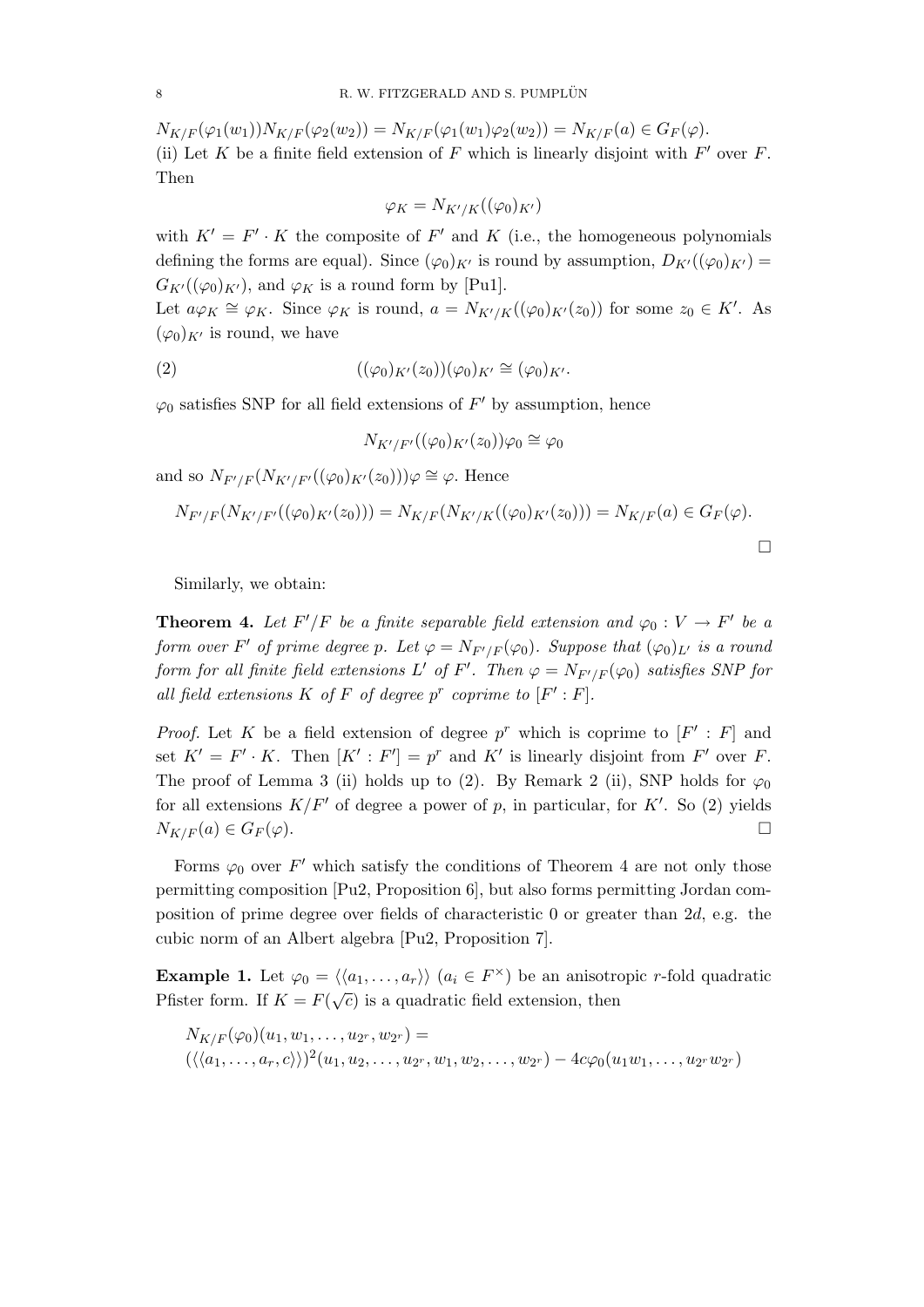is an anisotropic quartic form of dimension  $2^{r+1}$  which satisfies SNP for all finite field extensions of  $F$  which are linearly disjoint with  $K$  over  $F$ .

If F contains a primitive third root of unity and  $K = F(\sqrt[3]{c})$  is a cubic Kummer field extension, then

$$
N_{K/F}(\varphi_0)(u_1, v_1, w_1, \ldots, u_{2r}, v_{2r}, w_{2r}) =
$$
  
\n
$$
(\langle \langle a_1, \ldots, a_r, 2c \rangle \rangle)^3 (u_1, \ldots, u_{2r}, v_1 w_1, \ldots, v_{2r} w_{2r})
$$
  
\n
$$
+ c(c(\langle a_1, \ldots, a_r \rangle) \perp 2(\langle a_1, \ldots, a_r \rangle))^3 (w_1, \ldots, w_{2r}, u_1 v_1, \ldots, u_{2r} v_{2r})
$$
  
\n
$$
+ c^2 (\langle \langle a_1, \ldots, a_r \rangle \rangle \perp 2 \langle \langle a_1, \ldots, a_r \rangle \rangle)^3 (v_1, \ldots, v_{2r}, u_1 w_1, \ldots, u_{2r} w_{2r})
$$
  
\n
$$
-3c[(\langle \langle a_1, \ldots, a_r, 2c \rangle \rangle (u_1, u_2, \ldots, u_{2r}, v_1 w_1, \ldots, v_{2r} w_{2r}))
$$
  
\n
$$
\cdot ((c(\langle a_1, \ldots, a_r \rangle) \perp 2 \langle \langle a_1, \ldots, a_r \rangle \rangle) (v_1, \ldots, v_{2r}, u_1 w_1, \ldots, u_{2r} w_{2r}))
$$
  
\n
$$
\cdot (\langle \langle a_1, \ldots, a_r \rangle \rangle \perp 2 \langle \langle a_1, \ldots, a_r \rangle \rangle) (v_1, \ldots, v_{2r}, u_1 w_1, \ldots, u_{2r} w_{2r}))]
$$

is an anisotropic form of degree 6 and dimension  $3 \cdot 2^r$  which satisfies SNP for all finite field extensions of  $F$  which are linearly disjoint with  $K$  over  $F$ .

There exists a nondegenerate form  $\varphi$  of degree  $d > 2$  permitting composition on a finite dimensional unital  $F$ -algebra  $A$  if and only if  $A$  is a separable alternative algebra and  $\varphi$  is one of the following forms, for some integers  $s_1, \ldots, s_r > 0$ : write A as direct sum of simple ideals  $A = A_1 \oplus \cdots \oplus A_r$  with the center of each  $A_i$ a separable field extension  $F_i$  of F. Any  $a \in A$  can be written uniquely as  $a =$  $a_1 + \ldots + a_r, a_i \in A_i$  and any nondegenerate form  $\varphi$  on A permitting composition can be written as

$$
\varphi(a) = N_1(a_1)^{s_1} \cdots N_r(a_r)^{s_r},
$$

where  $d = d_1s_1 + \ldots + d_r s_r$ , and where  $N_i$  is the generic norm of the F-algebra  $A_i$ of degree  $d_i$  [S]. If SNP holds for all  $N_i$  then it holds for  $\varphi$  (Lemma 2, 3).

**Theorem 5.** If  $\varphi$  is a nondegenerate cubic form over F which permits composition, then SNP holds for all finite field extensions of F.

*Proof.* We have either  $\varphi \cong \langle 1 \rangle$ ,  $\varphi$  is the norm of a cubic field extension, of a central simple F-algebra of degree 3 or  $\varphi(a+x) = aN_C(x)$  for  $a \in F$ ,  $x \in C$ , C a composition algebra over  $F$ . In all cases SNP holds for all finite field extensions of  $F$  by Corollary 1, Theorem 3 and Remark 1, (iii) and (v).  $\Box$ 

**Remark 5.** Let  $\varphi(x) = N_{F'/F}(N_C(x))$  with  $N_C$  the quadratic norm of a composition algebra over  $F'$ ,  $F'$  a quadratic field extension of F.  $\varphi$  is a form of degree 4 permitting composition. If C has dimension greater than 1 then  $\varphi$  satisfies SNP for all field extensions of odd degree (Lemma 3 (ii)). If C has dimension 1 then  $\varphi$  satisfies SNP for all finite field extensions (Lemma 2). Thus, by invoking Lemma 1, Theorem 3 and [B-M, 3.1], for any form of degree 4 permitting composition, SNP holds for all odd degree separable field extensions.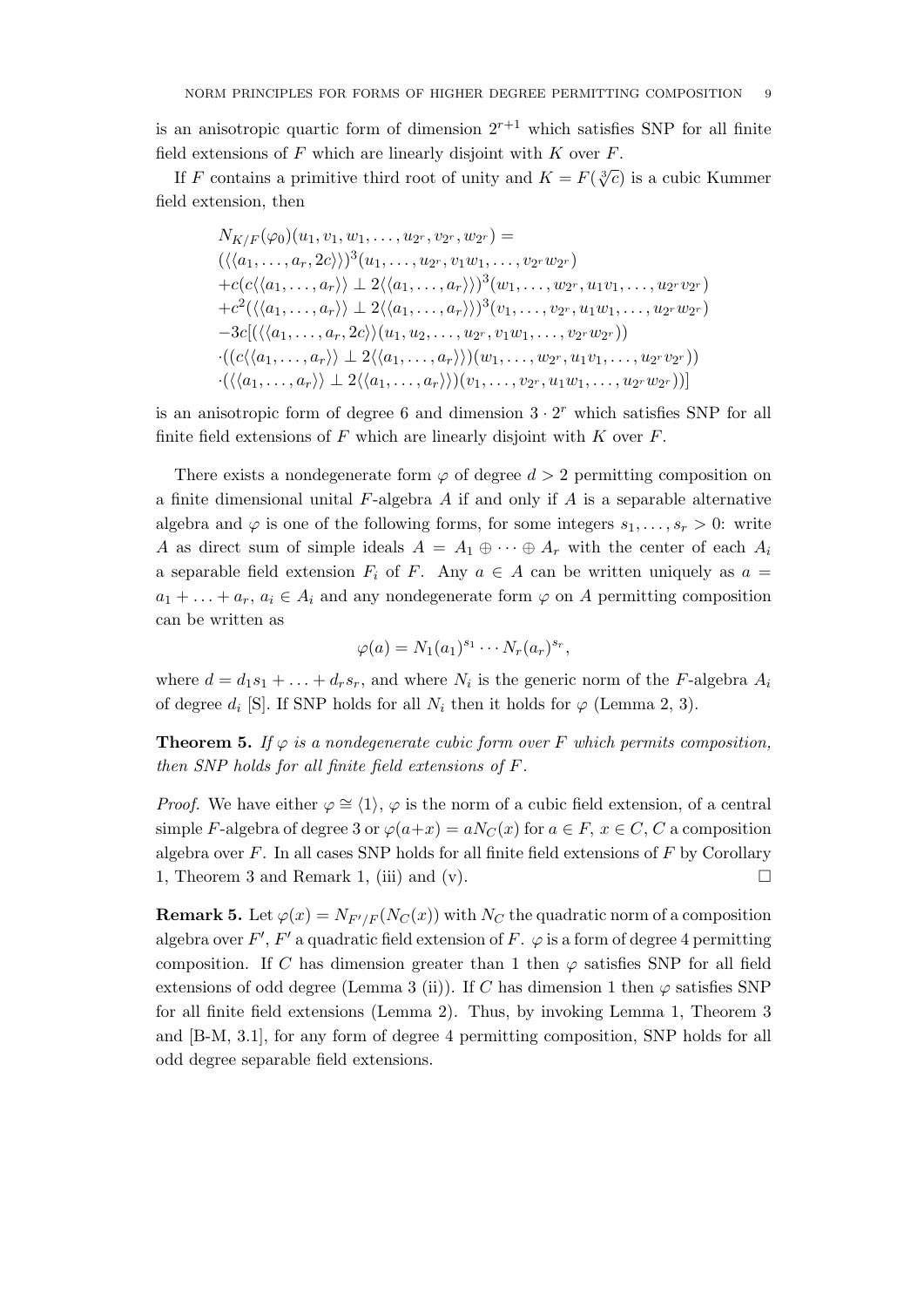We conclude pointing out that already for cubic forms (which do not permit composition), it might not be enough any more to investigate if  $a\varphi_K \cong \varphi_K$  implies that  $N_{K/F}(a)\varphi \cong \varphi$ . It might also be interesting to know if and when  $N_{K/F}(a)^2\varphi \cong$  $\varphi$  holds.

Acknowledgments: The second author would like to acknowledge the support of the "Georg-Thieme-Gedächtnisstiftung" (Deutsche Forschungsgemeinschaft) during her stay at the University of Trento during the academic year 2005/6, and thanks the Department of Mathematics at Trento for its hospitality. We thank Barquero for pointing out [B1, B2] and [B-M] to us.

#### **REFERENCES**

- [A] Artin, E., "Geometric Algebra", Interscience, London, 1957.
- [B1] Barquero, P., The norm principle for algebraic groups. PhD Thesis, UCLA Library, 2001.
- [B2] Barquero, P., Local-global norm principle for algebraic groups. Comm. Alg. 32(3) (2004), 829-838.
- [B-M] Barquero, P., Merkurjev, A., Norm principle for reductive algebraic group. Proc. of the I.M.U. Algebra, Arithmetic and Geometry Colloquium, AMS Publications 2002.
- [Bou] Bourbaki, N., "Algebra I", Springer Verlag, Berlin-Heidelberg-New York, 2nd Printing, 1989.
- [F] Fitzgerald, R. W., Norms of sums of squares, Linear Algebra and its Appl. 325 (2001), 1-6.
- [J] Jacobson, N., "Basic Algebra I", W. H. Freeman and Co., San Francisco, 1974.
- [KMRT] Knus, M.A., Merkurjev, A., Rost, M., Tignol, J.-P., "The Book of Involutions". AMS Coll. Publications, Vol. 44 (1998).
- [L] Lam, T.Y., "Introduction to Quadratic Forms over Fields". Graduate Studies in Mathematics, Vol. 67, AMS Providence, Rhode Island, 2004.
- [La] Lang, S., "Algebra". Third ed., Addison-Wesley Publishing Company, Reading, Mass., 1997.
- [O-P-Z] Ojanguren, M., Panin, I., Zainoulline, K., On the norm principle of quadratic forms. Mathematisches Institut, Georg-August-Universität Göttingen: Seminars Summer Term 2004, Universitätsdrucke Göttingen (2004), 61-64.
- [P] Pierce, R. S., "Associative Algebras". Graduate Texts in Mathematics 88, Springer-Verlag, Berlin-Heidelberg-New York, 1982.
- [Pu1] Pumplün, S., Round forms of higher degree. Preprint, 2008.
- [Pu2] Pumplün, S., Some classes of multiplicative forms of higher degree, to appear in Comm. Alg. arXiv:math.RA/0705.3087.
- [S] Schafer, R.D., Forms permitting composition. Adv. Math. 4 (1970), 127-148.
- [Sch] Scharlau, W., "Quadratic and Hermitian Forms". Springer-Verlag, Berlin-Heidelberg-New York, 1985.
- [Z] Zainoulline, K., On Knebusch's norm principle for quadratic forms over semi-local rings. Math. Z. 251 (2) (2005), 415-425.

E-mail address: rfitzg@math.siu.edu